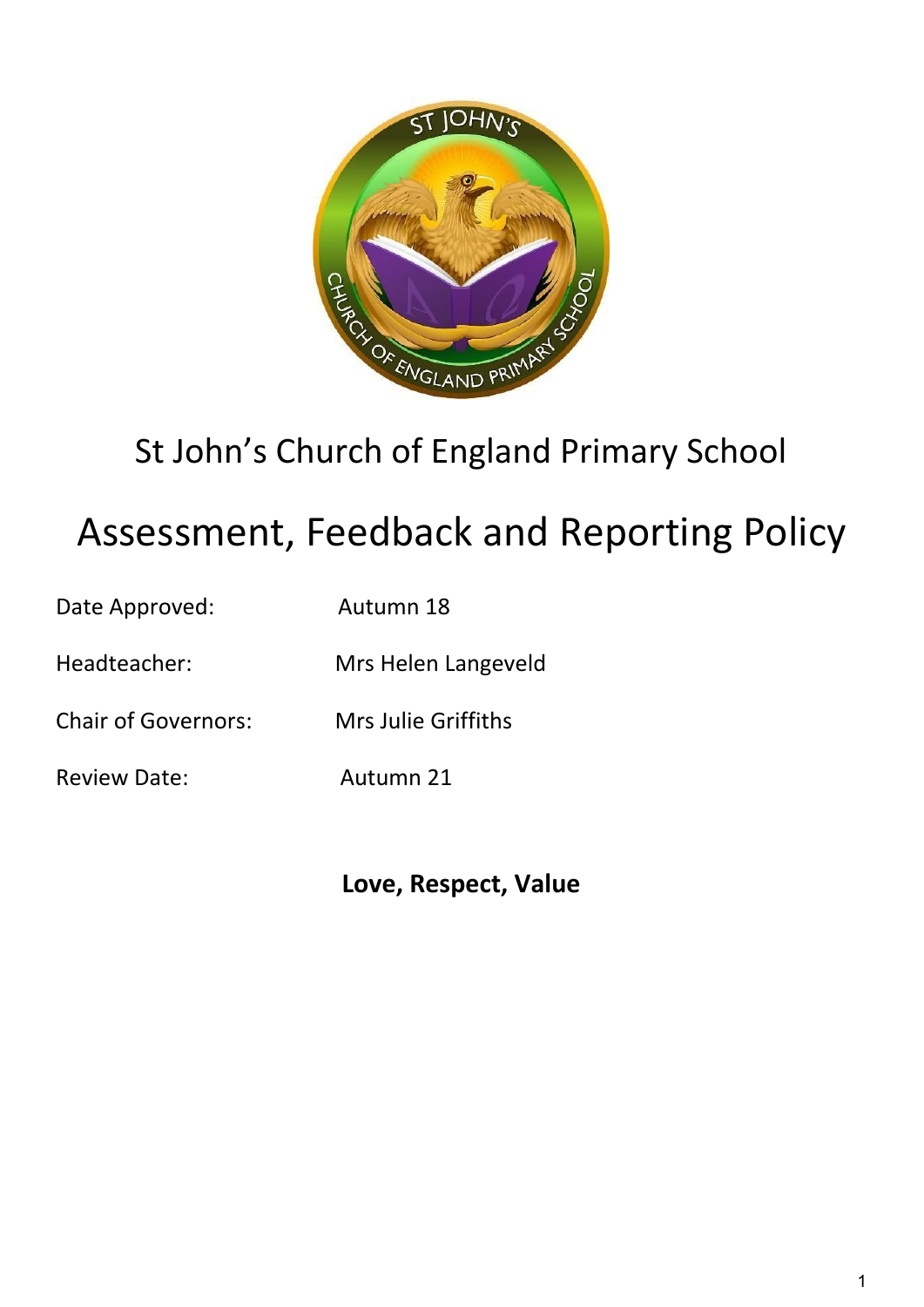## **Purpose:**

It is the aim of St John's, through quality assessment procedures, to enable every child to make good or better progress and to experience success.

Good assessment is at the heart of good teaching and is a key part of the learning journey. It informs teachers' planning, it informs pupils about their learning and it measures pupil performance against national standards. St John's recognises the importance of working in partnership therefore parents/carers will be fully informed about progress and achievement and supported in how best to embrace their child's learning journey.

## **Aims:**

St John's assessment procedures will:

- Enable every pupil to reach their full potential through learning experiences that are stimulating, challenging and purposeful
- Ensure high quality teaching and learning through effective assessment
- Help our pupils understand what they need to do to improve their work
- Gather information about the performance of individual pupils, groups and cohorts of pupils so that it can be used for teachers to plan work that accurately reflects the needs of each child
- Ensure the assessment and recording is an integral part of the school's performance management system
- Ensure continuity within the school and with national requirements
- Provide the Headteacher and governors with information that allows them to make judgements about the effectiveness of the school
- Provide equal access to the curriculum for all pupils, being sensitive to all issues of equal opportunities relating to gender, ethnic minorities and children with special educational needs
- Provide regular information for parents to enable them to support their child's learning

## **Effective Feedback**

At St John's C of E Primary School, we recognise that feedback has an important place in the teaching and learning cycle and that it has meaningful impact on progress. However, we are mindful of the workload implications of written marking so, using current research, we aim to to maximise the effectiveness of the feedback we provide.

Our policy is therefore underpinned by evidence of best practice from the Education Endowment Foundation (EEF) and other expert organisations.

The EEF research shows that effective feedback should:

- redirect or refocus either the teacher's or the learner's actions to achieve a goal
- be specific, accurate and clear
- encourage and support further effort
- be given sparingly so that it is meaningful
- provide specific guidance on how to improve and not just tell pupils when they are wrong

Notably, the Department for Education's (DfE) research into teacher workload has highlighted written marking as a key contributing factor to workload. Along with the EEF's recommendations, staff at St John's have discussed alternatives to onerous written marking in line with the DfE's expert group which outlines that marking should be: meaningful, manageable and motivating.

We have also taken note of the advice provided by the NCETM (National Centre for Excellence in Teaching Mathematics) that the most important activity for teachers is the teaching itself, supported by the design and preparation of lessons.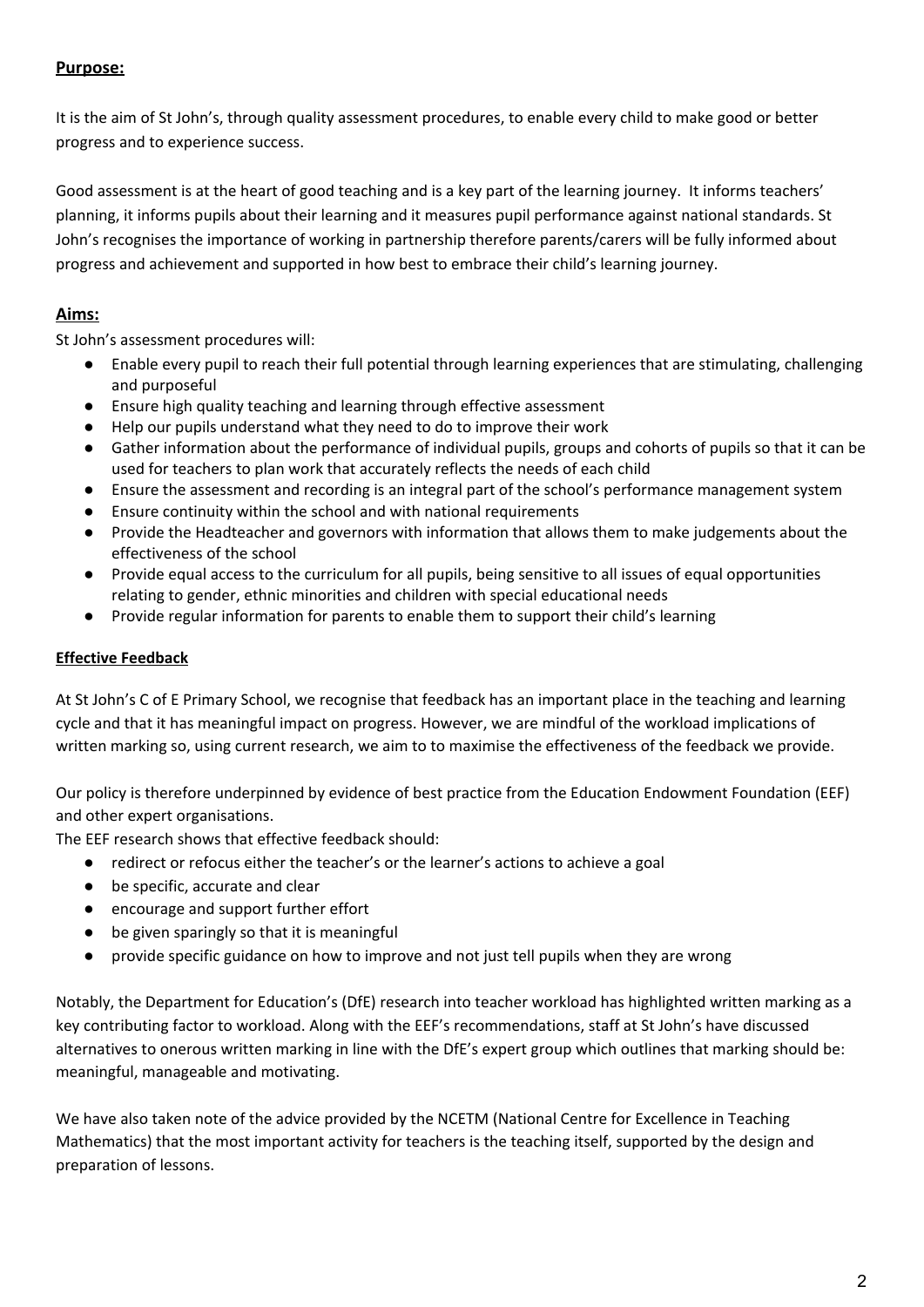Our policy on feedback has at its core a number of principles:

- The sole focus of feedback and marking should be to further children's learning and enable good progress;
- Evidence of feedback and marking is incidental to the process;
- We do not provide additional evidence for external verification;
- Written comments should only be used where they are accessible to pupils according to age and ability;
- Feedback delivered closest to the point of action is most effective, and as such feedback delivered in lessons is more effective than comments provided at a later date;
- Feedback is provided both to teachers and pupils as part of assessment processes in the classroom, and takes many forms other than written comments;
- Feedback is a part of the school's wider assessment processes which aim to provide an appropriate level of challenge to pupils in lessons, allowing them to make good progress.
- All pupils' work should be reviewed by teachers at the earliest appropriate opportunity so that it might impact on future learning.
- As part of the whole school Growth Mindset ethos, teachers and pupils will establish a learning culture with a high challenge, low threat approach where feedback will embrace mistakes and pupils will openly share learning experiences.
- Steps to success, questioning, discussion, feedback and mini and end of lesson plenaries.

Our aim is to make use of the good practice approaches outlined by the EEF toolkit to ensure that children are provided with timely and purposeful feedback that furthers their learning, and that teachers are able to gather feedback and assessments that enable them to adjust their teaching both within and across a sequence of lessons.

## **Formative Assessment**

The main purpose of teacher assessment is to support pupils' learning. To support the learning process, assessment for learning (AfL) will be embedded in the teaching and learning at St John's. This ongoing assessment enables children to know where they are going, and what steps need to be taken to get there. It enables them to participate in their learning journey and know what they have to do to improve their work. Formative assessment will be embedded in teaching and learning at St John's as follows:

- Initial assessment is carried out to diagnose what is securely known already, and where there might be gaps in knowledge.
- Teaching is planned to consolidate and take learning forward
- Learning intentions are made clear to the children, along with clear success criteria for learning, which enables children to be aware of their own progress.
- Learning is checked throughout the lesson or learning process to address misconceptions, and reinforce learning intentions.
- Children will be encouraged to assess their own work against the learning objectives and/or success criteria. They will have opportunities to assess the work of their peers, offering positive suggestions for improvements and enabling greater depth of learning.
- Constructive feedback will be given to children throughout the learning process, primarily verbally in lessons, and through feedback marking. (see below)
- Marking will focus on the learning intentions. It will celebrate children's success in meeting them, and indicate what children need to do to improve their work.
- Time will be allocated in lessons for children to edit, improve and correct their work so that learning is embedded and moved forwards. Planning may be annotated for next steps in next lesson.
- There will be a high focus on assessment for learning strategies through lesson observations and staff CPD (appropriate learning intentions, use of steps to success).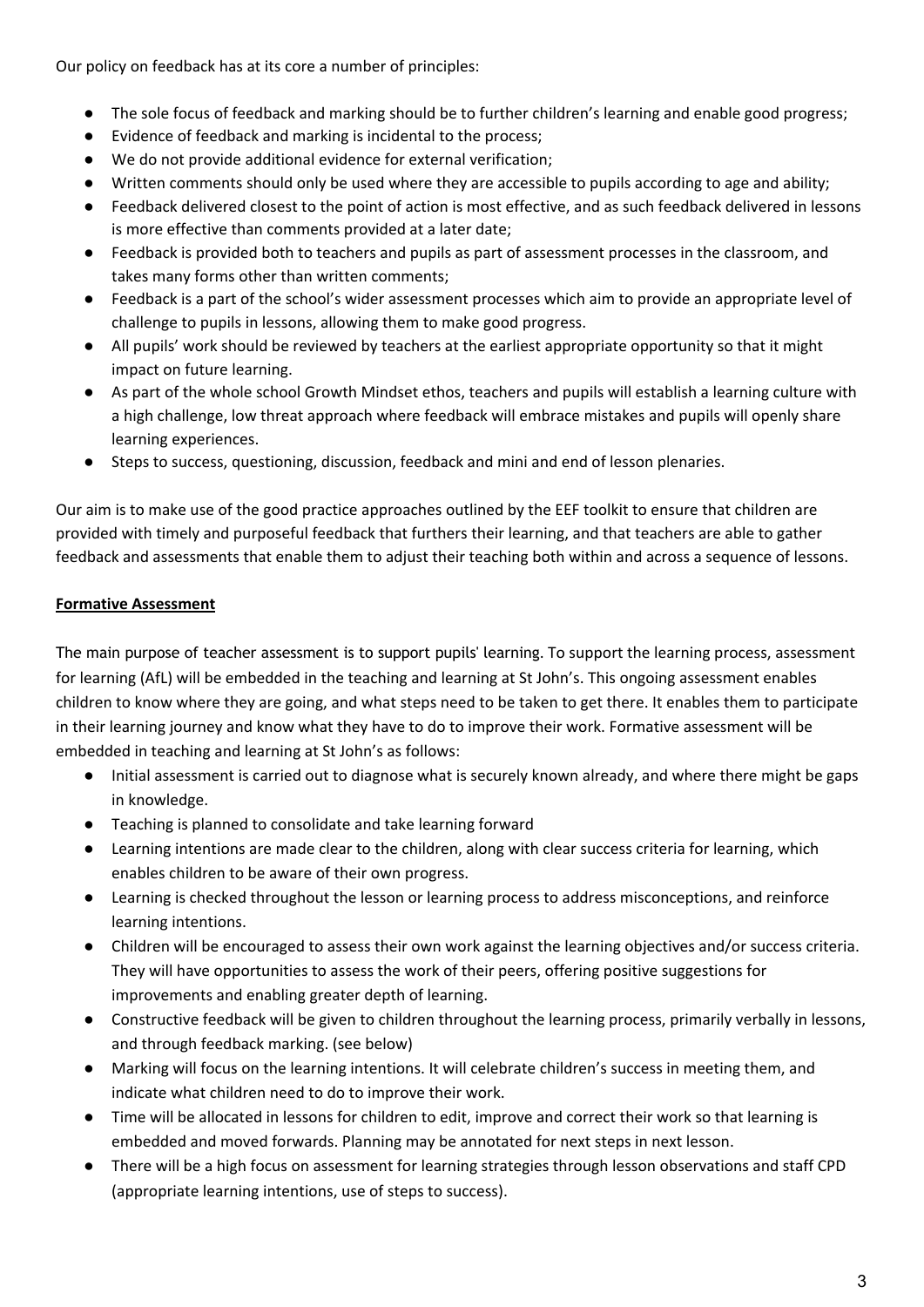#### **Feedback and Marking in Practice**

In achieving 'educational excellence' and 'development of the whole child', feedback and marking within school will be part of the positive learning culture where all strive to improve, take on new challenges and extend learning. It is vital that teachers evaluate the work that children undertake in lessons and use information obtained from this to allow them to adjust their teaching. Feedback occurs at one of three common stages in the learning process:

| <b>Type</b>   | What it looks like                                                                                                                                                                                                                                                                                                                                                                                                                                               | <b>Evidence (for observers)</b>                                                                                                                                                                                                                               |
|---------------|------------------------------------------------------------------------------------------------------------------------------------------------------------------------------------------------------------------------------------------------------------------------------------------------------------------------------------------------------------------------------------------------------------------------------------------------------------------|---------------------------------------------------------------------------------------------------------------------------------------------------------------------------------------------------------------------------------------------------------------|
| Immediate     | Includes teacher gathering feedback from teaching, including<br>$\bullet$<br>mini-whiteboards, book work, etc.<br>Takes place in lessons with individuals or small groups<br>$\bullet$<br>Often given verbally to pupils for immediate action<br>May involve use of a teaching assistant to provide support or<br>further challenge<br>May re-direct the focus of teaching or the task<br>May include highlighting/annotations according to the marking<br>code. | Lesson observations/learning<br>walks/drop ins/professional<br>dialogue<br>Some evidence of annotations<br>or use of marking<br>code/highlighting                                                                                                             |
| Summary       | Takes place at the end of a lesson or activity<br>Often involves whole groups or classes<br>Provides an opportunity for evaluation of learning in the lesson<br>May take form of self- or peer- assessment against an agreed<br>$\bullet$<br>set of criteria in some cases, may guide a teacher's further use<br>of review feedback, focusing on areas of need                                                                                                   | Lesson observations/learning<br>walks/drop ins/professional<br>dialogue<br>Timetabled pre- and<br>post-teaching based on<br>assessment<br>Some evidence of self- and peer<br>assessment<br>May be reflected in selected<br>focus review feedback<br>(marking) |
| <b>Review</b> | Takes place away from the point of teaching<br>May involve written comments/annotations for pupils to read /<br>respond to<br>Provides teachers with opportunities for assessment of<br>understanding<br>Leads to adaptation of future lessons through planning,<br>$\bullet$<br>grouping or adaptation of tasks<br>May lead to targets being set for pupils' future attention, or<br>immediate action                                                           | Acknowledgement of work<br>completed<br>Written comments and<br>appropriate responses/action<br>Adaptations to teaching<br>sequences tasks when<br>compared to planning<br>Use of annotations to indicate<br>future groupings                                 |

The stages are deliberately ordered in priority, noting that feedback closest to the point of teaching and learning is likely to be most effective in driving further improvement and learning, especially for younger pupils. As a school, we place considerable emphasis on the provision of immediate feedback. Where feedback is based on review of work completed, the focus will often be on providing feedback for the teacher to further adapt teaching.

#### **Marking Approaches**

All work will be acknowledged in some form by class teachers.

In Foundation Stage, feedback will be verbally given on an individual or group basis. Pupils' outcomes are summarised by a sticker that indicates the following:

| AL CIL I WS VF    | Adult Led, Child Initiated Learning, Independent, With Support, Verbal Feedback              |
|-------------------|----------------------------------------------------------------------------------------------|
| <b>CL PD PSED</b> | <b>Communication and Language</b> Physical development Personal Social Emotional Development |
| L M EAD UW        | Mathematics Expressive Arts and Design Understanding of the World<br>Literacy                |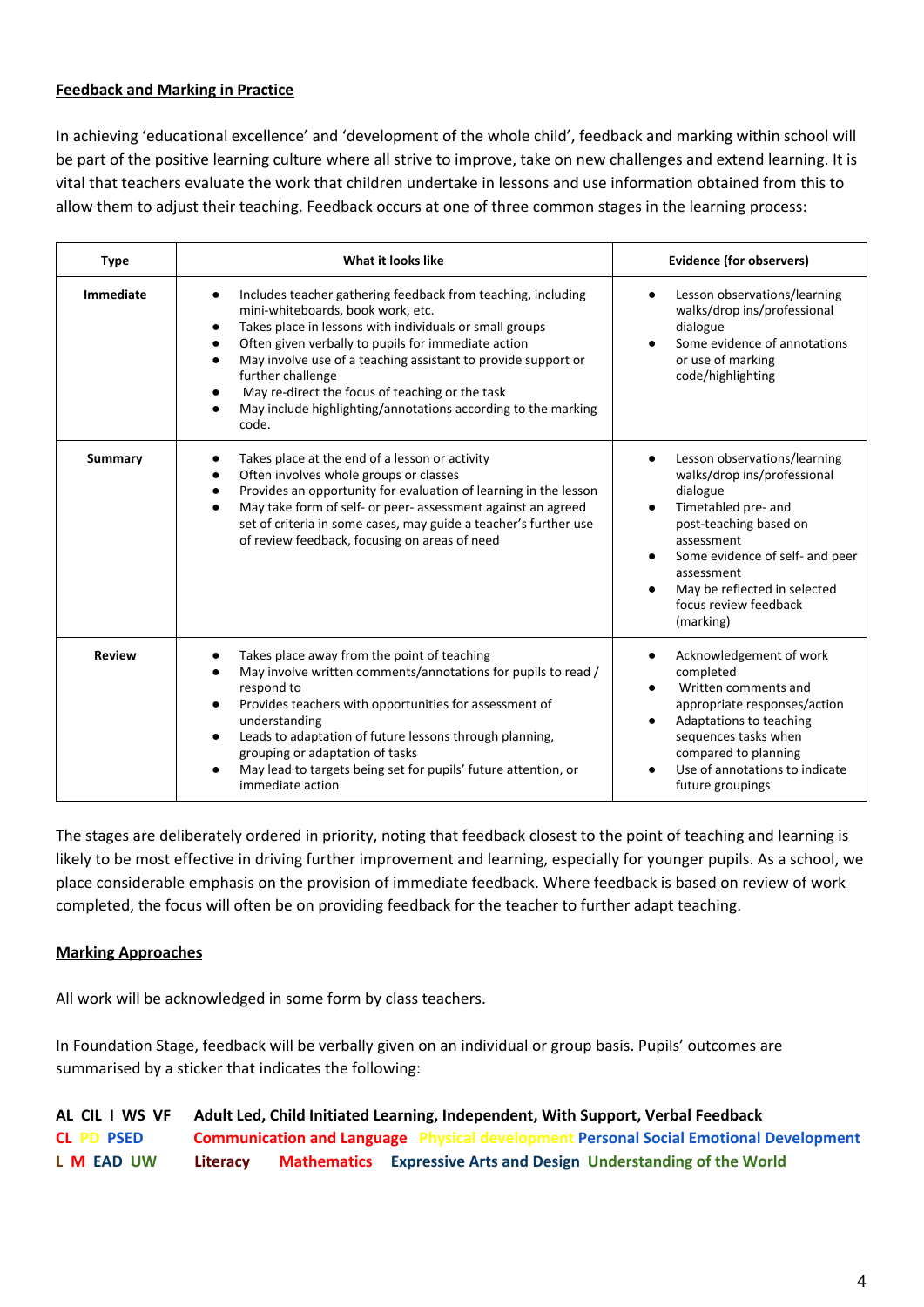In Key Stage 1 and Key Stage 2:

T : Teacher Led TA: Teaching Asssistant S : With Support I : Independent Sc: Self corrected Squiggly line: spelling //: New paragraph needed her ^ : Missing word

In Key Stage 2, written marking and comments should be used where meaningful guidance can be offered (when it has not been possible to provide during the classroom session). In the case of groups of pupils having a common need, it may be appropriate for teachers to adjust planning or grouping rather than providing a written comment. Where a child has achieved the intended outcome and is well-prepared for the next stage in learning, this need not be annotated.

A significant aim of feedback should be to ensure that children are able to identify how they can improve their work or further their learning. Through a 'Low Threshold High Ceiling' approach to learning, all learners access a starting point where learning outcomes are endless, enabling pupils to take on challenges and next steps through structured, planned and open approaches. Our classrooms embrace learning for all.

#### **Subject Specific Vocabulary**

When marking work in a subject such as science, teachers may concentrate on correction of scientific vocabulary specifically, instead of correcting more general spelling errors. Where children attempt to use new terminology this should be noted and applauded. We seek to introduce technical and complex language from an early age to support the development of a language for learning.

#### **Summative Feedback**

Comments should avoid feedback that implies innate ability e.g 'You are really good at this!' Feedback should offer comments on effort and engagement with the process e.g: 'I can see that challenging yourself has really helped you to think today.' 'You have applied the embedded clause skills to improve the detail in your writing.' It is helpful to record if a child shows 'secure' understanding.

#### **Summative assessment**

Attainment and progress will be measured against planned learning outcomes and relevant national standards. AfL will be an essential tool, used daily in every lesson, for ongoing teacher assessment that has direct impact on next step learning.

Assessment in the Foundation Stage will be carried out in accordance with 2015 EYFS guidance. It is an ongoing process, culminating in the completion of the EYFS Profile in the final term of the year in which the children turns five.

For Years 1-6 for Core and Foundation subjects the MIS system will be used to show summative achievement against National Curriculum objectives. From this pupils will be tracked as working below/within/above Age Related Expectations. Some children, for example SEN, may be tracked against their own Personal Curriculum. RE will be assessed through the Herts and Understanding Christianity criteria.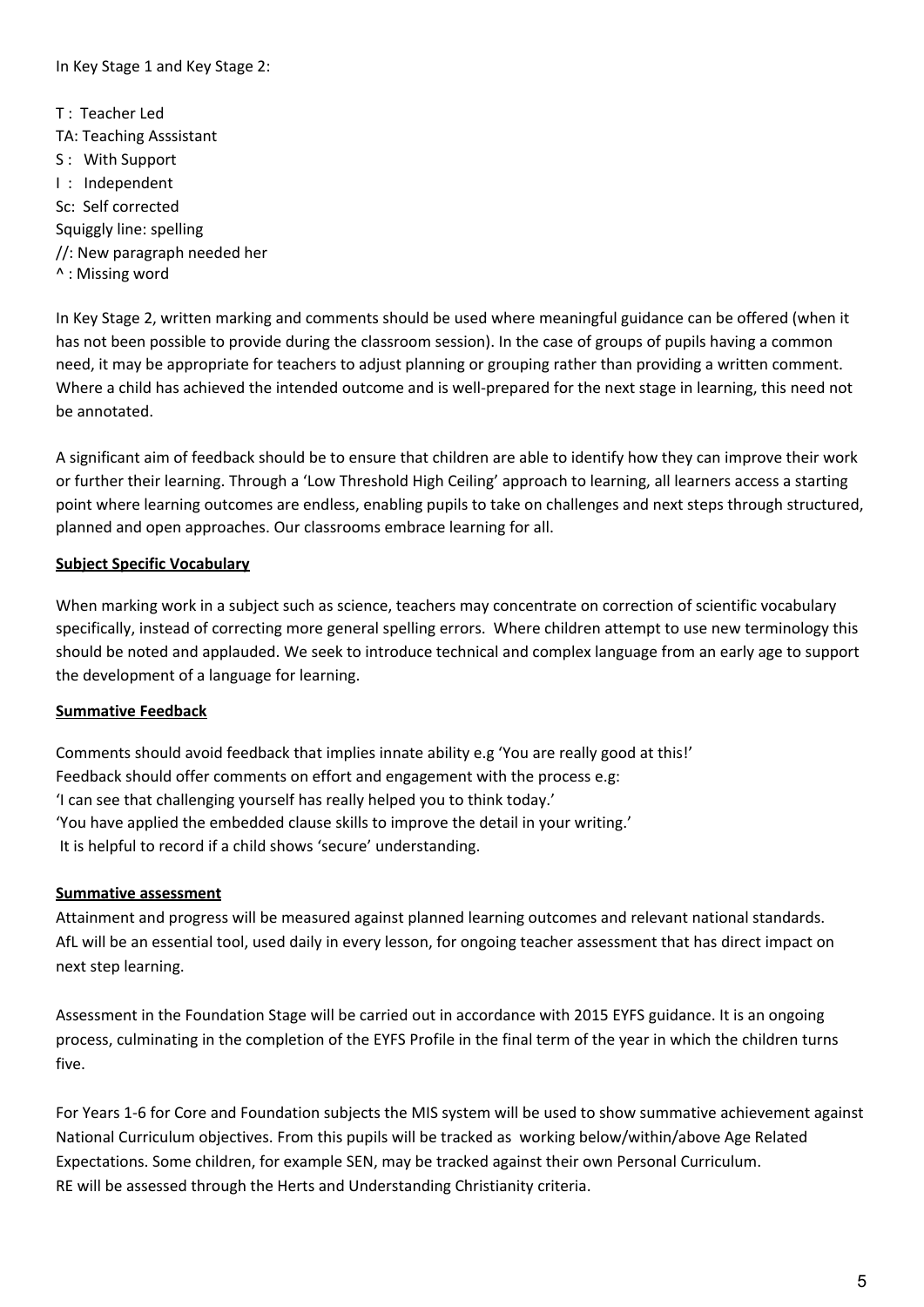The year 1 Phonics Screening check, Year 2 teacher assessment and the Year 6 SATS will be carried out to give an indication of pupil performance against national standards, and will be measured against Age Related Expectations (ARE).

Summative assessment will show what has been achieved by children. This may be in the form of outcomes at the end of a unit and evidence in books, written test, a conversation, and observation of a task – appropriate to the learning stage and needs of the children.

At St John's the summative assessment process will be carried out as follows:

#### **EYFS**

● EYFS Baseline - Within the first 4 weeks of entry into EYFS pupils will be baselined. As part of their everyday practice practitioners will build their knowledge of each child through their observations, interactions and activities. They use this professional knowledge to make a series of judgements about each child based on a clear set of assessment criteria. Practitioners will make an assessment of what matters most using 47 assessment statements that cover the Characteristics of Effective Learning, all three Prime Areas (PSED, C&L, PD) and the Specific Areas of Literacy and Maths. School profile of the pupil will start in the summer term of transition when settings/and or home visits take place, information from parents/carers collected and EYFS profile formats completed.

● The Early Years Outcomes will be referred to across the year and progress towards achieving The Early Learning Goals will be formalised each term resulting from the daily observations. The EYFS profile will be completed for June in the final term.

### **KS1 and KS2**

● Teacher assessments in core subjects will be carried out regularly to monitor progress, and ensure that pupils are on track to meet their targets against ARE. Pupil achievement in reading, writing and maths will be assessed in December, March and June. Results of the assessments will be recorded in the MIS system; data will be analysed termly in order to identify underachievement, and plan appropriate interventions.

● Outcomes of assessments and tracking data will be scrutinized and discussed in Pupil Progress meetings which take place at least once a term. The class teacher, SENCo and Headteacher will contribute to the Pupil Progress meetings.

● Vulnerable pupils (for example Pupil Premium, SEN, EAL, FSM) who have been identified as being at risk of underachieving will be assessed half-termly, in order that this can be addressed promptly.

● Accuracy of assessments is crucial to measuring progress. The school will organise moderating sessions both internal and external. External will involve working alongside neighbouring schools and having access to the LA moderation meetings. In the summer term the current class teacher will agree end of year assessment judgements with the receiving teacher for September. These moderated and agreed assessments will form the baseline for the next academic year.

● INSET for staff on assessing and agreeing judgements on children's achievements will be built into the CPD programme, and the school will build up a portfolio of exemplar work to provide benchmarks for teacher assessment.

● National tests: Statutory tests will be administered at the end of Key Stage 2. Teacher assessments in reading, writing and maths will be carried out at the end of KS1. The phonics screening check will be carried out at the end of year 1. This will be carried out by the class teachers.

● At the end of a theme teachers will use the National Curriculum objectives to make assessments against ARE.

● The assessment governor will hold a termly meeting with the Headteacher to be updated with changes to assessment, targets, whole school, year group, class and vulnerable group data. The appropriate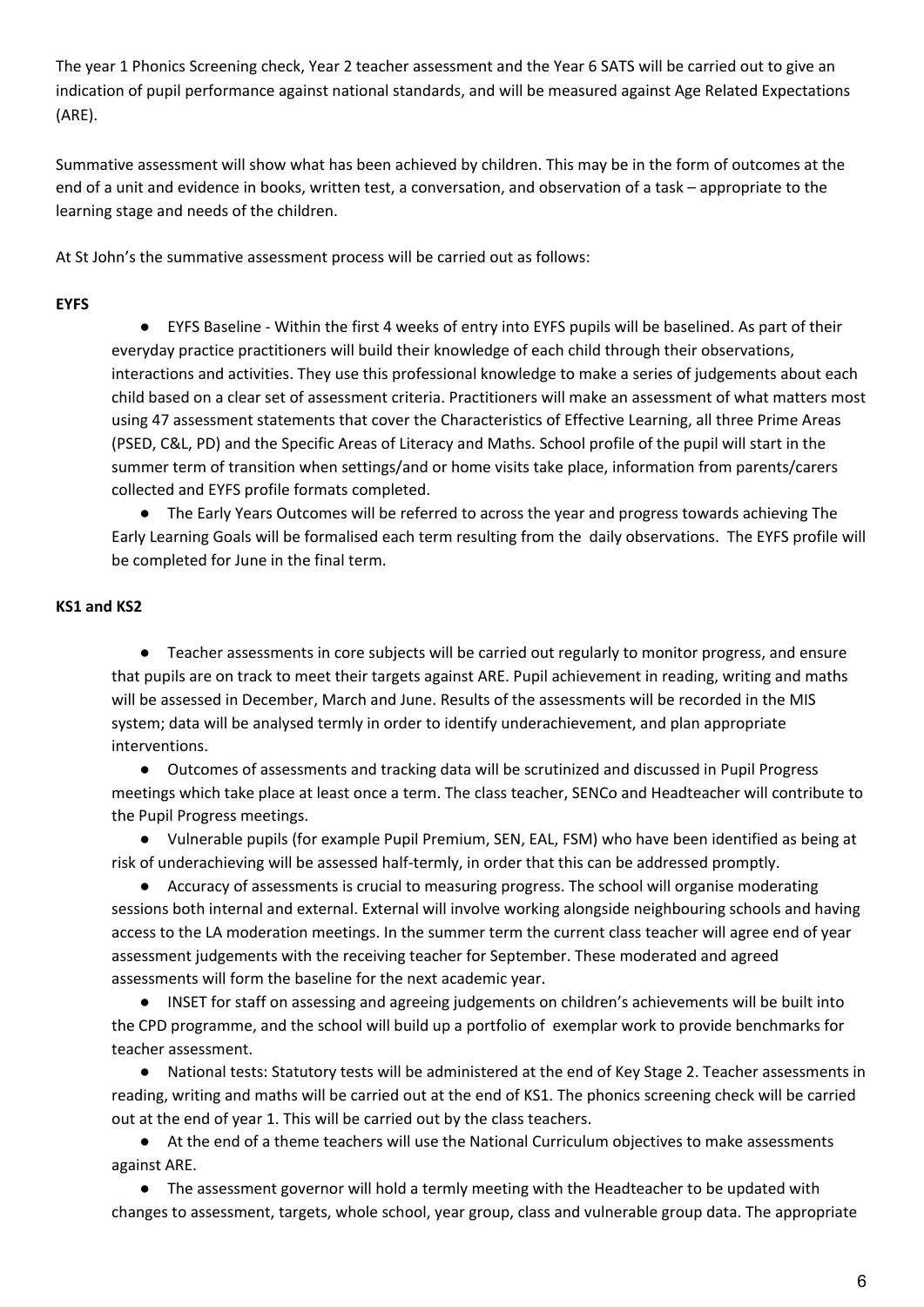governor committee will have access to termly and end of year depersonalised data to enable them to ask challenging questions. The Headteacher report to Governors will have a data section at each FGB meeting.

It is recognised that summative assessment often provides a 'snapshot' view of a child's performance, and should be seen within the broader context of their achievements. It is crucial that the assessment test or task is designed to give all children the opportunity to demonstrate their learning and that the curriculum is rich to provide children with many opportunities to excel in all areas. Assessments will be adapted for pupils with special educational needs or with English as an additional language. Similarly, pupils who find it difficult to record their learning and understanding in writing will be assessed through other methods e.g. computer, audio, observation.

Assessment outcomes compared to ARE (not the specific numeric result) will be shared with parents through consultations and reports. SEN outcomes will involve smaller steps of progress and the type of reporting will reflect the individual.

## **Tracking Progress**

The primary purpose of tracking is to support pupils' learning and to serve as a tool for teaching. Pupil attainment is tracked by an electronic target tracking program on the school's MIS. Without the use of national levels, this program reflects pupils' progress and attainment at monitoring phases throughout the year. Pupils may be assessed as 'secure' all year if they are keeping pace with the curriculum; this is seen as making good progress.

If required, a sophisticated filtering system enables different groups of children to be tracked, e.g. gender, date of birth, FSM, EAL etc. If analysis shows that certain groups or individuals are underachieving, early interventions will be put in place to meet the needs of the individual/group.

There will be an assessment file for each cohort which will be passed to the receiving class teacher at the end of the year. June assessments will be moderated with the receiving class teacher to ensure that assessments are agreed to be accurate, and they will then form a secure baseline for progress in the following year.

Gathering Prior Attainment from other schools:

- Records will be requested of tracking and any statutory results
- Moderation between different systems to attain interpretation of different levelling systems
- Evidence of school work in books
- Conversations with previous teacher
- SEN all previous paperwork and liaise with involved agencies

Information the school will provide for other institutions when the pupil leaves the school:

- Records of tracking and any statutory results will be forwarded
- Evidence of school work in books will be forwarded
- Invitation for conversation with class teacher
- SEN all previous paperwork and involvement with agencies

EYFS Profile and Year 1 phonics screening:

- EYFS Profile and the Year 1 phonics check will be analysed for cohort and individual achievements and compared in a historic setting, compared to similar schools, Herts and National data.
- Areas for improvement/support will be identified and fed into the SDP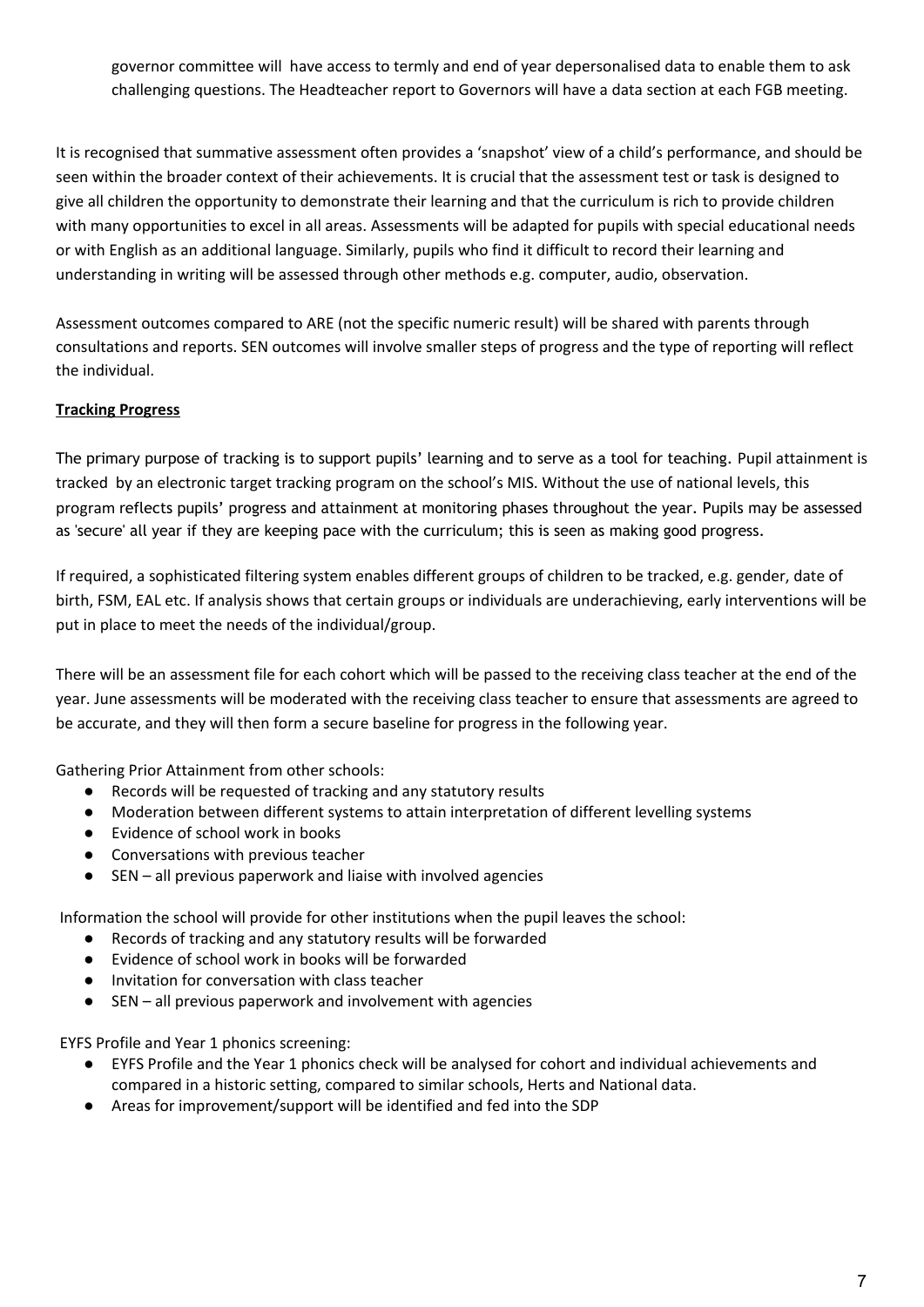#### **Termly Assessments**

- Core Subjects: The MIS Assessment Tracking System will be used in EYFS and Years 1-6 to identify pupil progress. At the end of each term judgements are made by class teachers about each pupil and if they are below/on track or exceeding in standards against the National Curriculum expectations. These are tracked and analysed on the MIS. This then informs teachers' planning.
- Foundation Subjects: the NC objectives will be used for teachers to teach for and assess ARE. These judgements will be made from teacher observations and evidence in books
- In KS1 and 2 exemplar SATS style questions will be used to support learning and for assessment opportunities throughout the academic year
- Years 5 and 6 will experience test type situations to prepare them for end of key stage tests.
- These will be used as learning opportunities and to plan relevant next steps
- The cycle of planning, teaching and assessment from NC based frameworks will enable teachers to assess for ARE on evidence from books and knowledge of the child
- Home Learning will be a tool for a balance of pre learning, over learning, open ended activities, individual and collaborative learning. As appropriate, teachers will be able to use it as a tool for assessment for depth of learning

#### **Formal Assessment**

● National Curriculum tests (SATs) are to be administered in accordance with statutory national policy for Year 2 and 6. The Year 1 phonic screening test will be administered in accordance with statutory national policy.

#### **Responsibility**

- The Headteacher has overall responsibility for ensuring effective assessment procedures are having impact on improving teaching and learning
- Governors are responsible for challenging practices and ensuring accountability
- Class teachers will have responsibilities for ensuring their daily practice supports the school policies
- As the school grows an Assessment leader and/or Key Stage Leaders will work together to ensure procedures throughout whole school are robust and evaluate for further improvements

#### **Monitoring and evaluation**

The Headteacher will currently be the Assessment lead and will take responsibility for all systems and procedures. The Headteacher will report to Governors in her Headteacher reports and will liaise closely with the Assessment Governor. Governors will have access to the Governor Dashboard and Raiseonline and there will be specific agenda items for the Governors to challenge on target setting and school data.

| Signed and date | The policy document must be signed and dated by the head teacher  |
|-----------------|-------------------------------------------------------------------|
|                 | and chair of governing body. A review date should also be stated. |

Legislation:

Academies Act 2010

Education Act (2005) Section 5

School Standards and Framework Act 1998

Education Act 1996

Learning and Skills Act 2002

Funding Agreement 2013

Websites